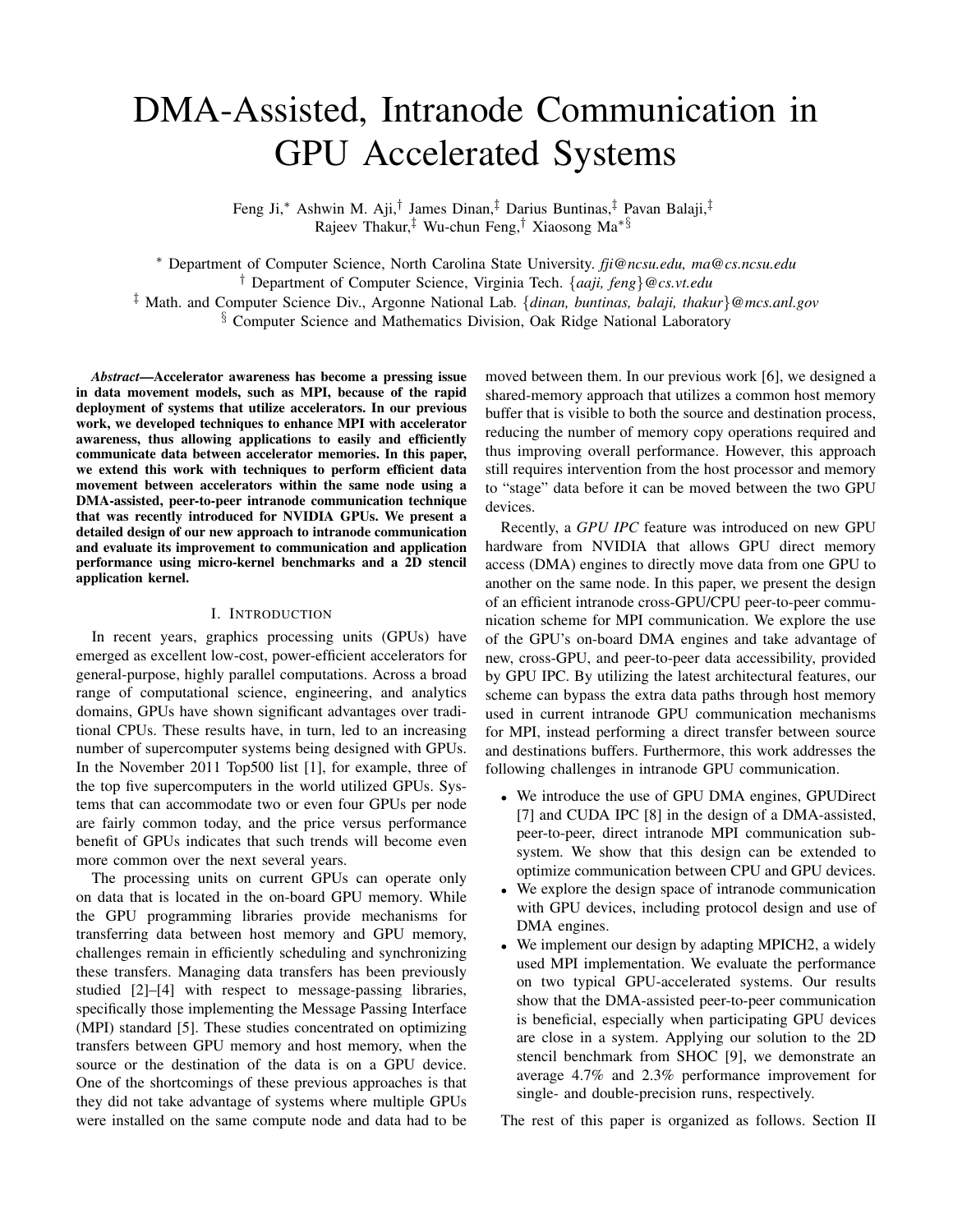

Fig. 1. GPU-accelerated computing system architecture.

presents background information on GPU computing, MPI, and MPICH2's intranode communication architecture. Section III introduces the design of our system, its integration in MPICH2, protocol designs, and a memory handle caching optimization. Section IV presents an experimental evaluation, and Section V discusses related work. We summarize our findings in Section VI.

## II. BACKGROUND

GPUs originally were designed for graphics rendering workloads but today are widely used as accelerators for generalpurpose parallel computing. GPUs have specialized hardware optimized for parallel SIMD computations and are equipped with specialized, high-throughput device memory. Figure 1 shows an example heterogeneous system architecture, based on Keeneland cluster nodes [10] described in Section IV. In this figure, multiple GPU devices are each connected via a PCI-Express (PCIe) interconnect to a chipset (I/O hub), which connects these devices to other I/O hubs and CPUs. Different technologies can be used for connecting chipsets, CPUs, and memory, for example, the Intel Quick Path Interconnect (QPI) or AMD HyperTransport (HT) interconnects.

Several applications take advantage of such GPUs by offloading computation intensive portions of their execution to the GPU. These offloaded computation tasks are called *kernels*. When an application offloads a computation task to the GPU, the data to be used in such computation must be moved from the CPU host memory to the GPU device memory. Similarly, after the kernel execution, the resulting data must be moved back to the host memory. Data movement to and from the GPU is achieved by programming the GPU DMA engine. To do so, the CPU thread (also called the *controlling thread*) must first allocate a *GPU context*, which will be used by the controlling thread to interact with the GPU.

# *A. CUDA and NVIDIA GPUs*

The Compute Unified Device Architecture (CUDA) is a popular, general-purpose GPU parallel programming model and is designed primarily for NVIDIA GPUs [11]. CUDA recently added support for several capabilities that can be utilized to enhance the efficiency of GPU data movement, including GPUDirect and CUDA IPC.

*GPUDirect* [7] enables direct, peer-to-peer GPU data transmission through GPU DMA engines, without any host processor intervention. In the past, when data needed to be moved between the device memories of two GPUs, it had to be "staged" in the host memory. With GPUDirect, the data can be transferred from one device directly to another. However, this feature is currently restricted to *peer-accessible* devices those that are attached to the same chipset or different chipsets that are connected via AMD HT. GPUDirect does not currently support Intel QPI-connected cross-chipset GPU devices.

Another technology available only in CUDA, *CUDA IPC* [8], allows different processes to access the same buffer located in GPU device memory. With this technology, a process can share with another process a *memory handle* that references a device memory buffer. This feature is useful for parallel applications with multiple processes running on the same node, such as MPI applications.

# *B. MPI and MPICH2 Intranode Communication*

MPI [5] is the industry standard for parallel programming on virtually all parallel computing architectures. Most popular MPI implementations provide highly optimized internode communication as well as intranode communication between cores and processors on the same node. MPICH2 [12], developed at Argonne National Laboratory, is a widely used, open-source MPI implementation. Its intranode communication is handled by the *Nemesis* [13] communication subsystem. MPICH2 has two data transmission modes: *eager* mode, optimized toward latency for shorter messages, and *rendezvous* mode, optimized toward bandwidth for large messages. The rendezvous mode is implemented through the *large message transfer* (LMT) protocol in Nemesis. Currently, this protocol has supported several transport methods that use sharedmemory buffers and kernel-assisted single copy through hostside DMA. The shared-memory buffer implementation allocates buffers shared between the sender and receiver processes for them to store/remove message data. The sender and receiver processes work in parallel to pipeline the memory copies.

In our previous work, we designed an approach to allow intranode communication from GPU buffers [6]. This eliminated the need for the application to explicitly copy data from the source GPU memory to the host memory before an MPI send operation. It also eliminated explicit data copying from the host memory to the destination GPU memory after an MPI receive operation. The shared-memory LMT implementation was modified to use GPU data movement commands to directly transfer PCIe transaction data into and out of an LMT buffer. However, this method still requires copying GPUresident data to shared buffers in host memory, requiring two DMA transfers and intervention from the host processor for the data transfer to occur.

# III. DESIGN

Each process within a node has its own virtual address space in CPU and GPU memories. A virtual address from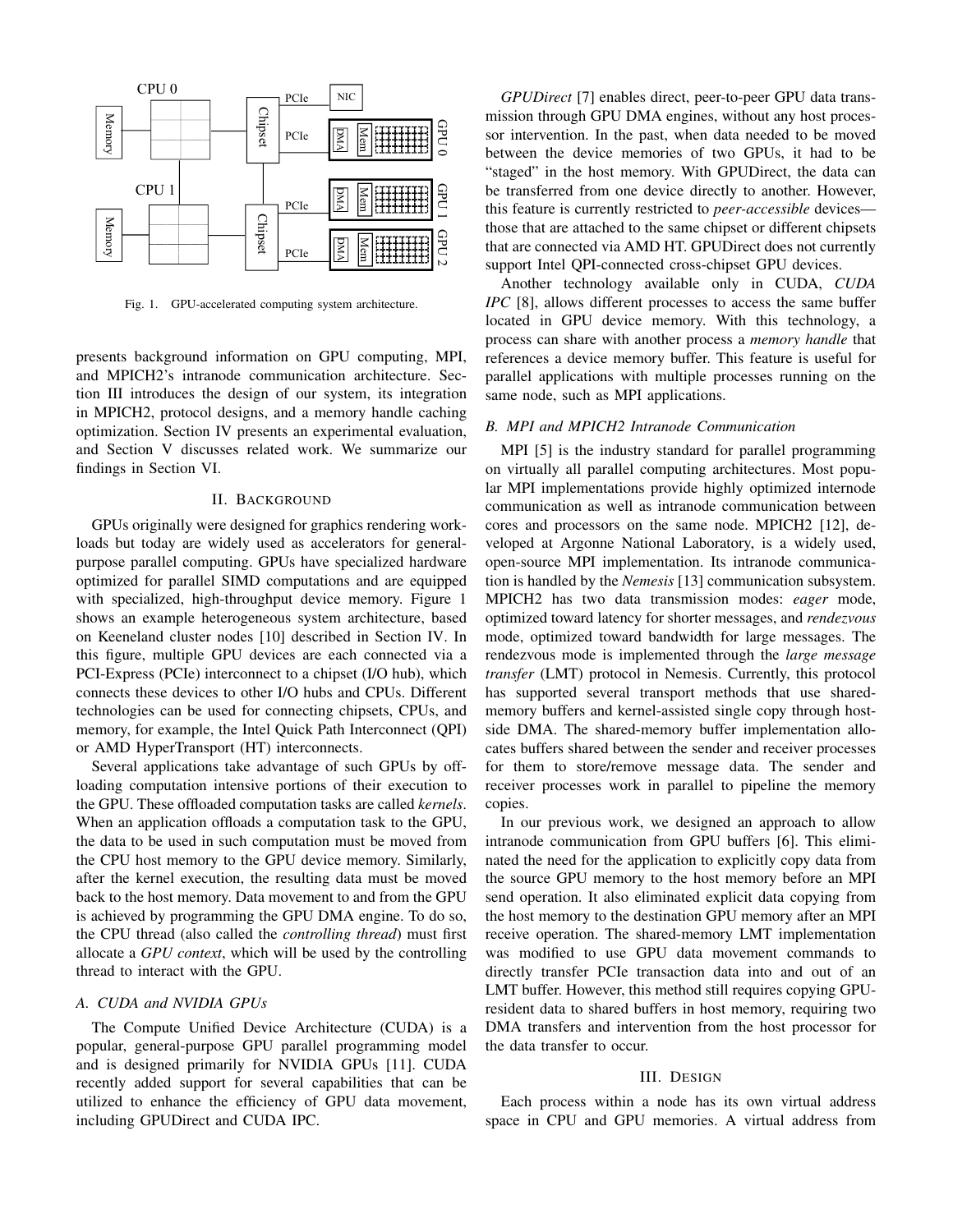one process cannot be dereferenced in the address space of another, without OS support for sharing memory mappings. While peer-to-peer GPU memory copies (via GPUDirect) are possible with CUDA, they are restricted to a single process. In previous work, we addressed the intranode communicaion problem by extending MPICH2's Nemesis communication system and performing MPI communication between GPUs via host-side shared memory (shm).

As described in Section II-A, recent releases of CUDA (v4.1 or later) have exposed a new family of IPC functions, namely CUDA IPC [8], which provide the capability of exporting a memory handle to a GPU memory allocation from one process directly into the address space of another process within the same node. Using CUDA UPC, the MPI process driving the communication can issue an asynchronous DMA request, by calling cudaMemcpyAsync, to move data between participating GPUs directly. This feature, together with GPUDirect, can be used to perform direct, peer-to-peer data transfer. It also allows us to completely avoid pipelining through host-side shared memory buffers. We note, however, that GPUDirect is limited only to peer GPU devices connected to the same I/O hub or different I/O hubs connected via AMD HT and such "peer accessibility" must be queried from the GPU device. In our design, we use this approach for peer GPU devices and fall back to the original shared-memory-based approach for other GPU devices.

Since no static binding exists between an MPI rank and a GPU device, the process can choose any available GPU at runtime. Therefore a process cannot know whether peer accessibility is available to the pair by using its own information. To solve this problem, we use the handshake phase of the Nemesis LMT protocol (discussed in Section III-A) to exchange the peer accessibility information of devices before performing the communication. Note that the usage of LMT limits the applicability of DMA-assisted communication only to MPICH2 rendezvous mode, which is used primarily for large messages.

## *A. LMT Peer-GPU Protocol for Intranode Communication*

In Nemesis, three LMT protocol models—PUT, GET, and COOPERATE—are provided for supporting intranode communication. PUT and GET protocols are used to implement kernel-assisted, single-copy protocols, and the COOPERATE protocol is used for the shared-memory-based intranode communication. The three protocol models are different in the process that initiates the payload transfer. In this paper, we design an additional *LMT peer-GPU* protocol, which can adaptively change into a PUT, GET or COOPERATE mode, depending on peer accessibility.

We show the control flow of the LMT Peer-GPU protocol in Figure 2. When the sender starts to participate in the handshake, it retrieves the interprocess memory handle for the sender's data buffer and then sends this memory handle along with the device number, packaged in a cookie, with the request to send (RTS) message to the receiver. When the RTS message arrives at the receiver process, it inspects the



Fig. 2. LMT protocol for GPU peer-to-peer communication.

cookie and checks the peer accessibility of the two devices. If GPU peer accessibility is available, it performs peer-to-peer GPU communication using one of the three LMT protocols. Otherwise, it reverts to the shm approach. In another cookie created for the clear-to-send (CTS) message, the receiver embeds this decision, in order to inform the sender of the chosen protocol.

If the source and destination GPUs are peer accessible, the receiver can choose one of the three models: PUT, GET, or COOPERATE. This choice is arbitrary when GPU peers are accessible in both directions, but not in special cases (as further explained in Section III-B).

*a) LMT Peer-GPU* GET*:* If the receiver decides to get the data after receiving the RTS, it opens the sender's memory handle, maps it into its address space, and starts peer-GPU data movement. A progress element is inserted into MPICH2's progress engine queue by the receiver, and the DMA status is polled for completion. A DONE message is then sent to notify the sender of completion.

*b) LMT Peer-GPU* PUT*:* If the receiver decides to let the sender push the data, it retrieves the interprocess memory handle of the receive buffer, packages it with the device number as well as the decision in the CTS packet's cookie, and sends it back to the sender. The sender opens the receiver's memory handle, maps it into its address space, and executes peer-GPU data transfer. A progress element is inserted by the sender. The progress engine is again polled for completion, and a DONE message is sent to notify the receiver of completion.

*c) LMT Peer-GPU* COOPERATE*:* If the receiver decides both sides can help the data transfer, after both interprocess memory handles are exchanged in RTS and CTS messages, the payload is divided into two halves: the sender *put*s one half in the receive buffer, and the receiver *get*s the other half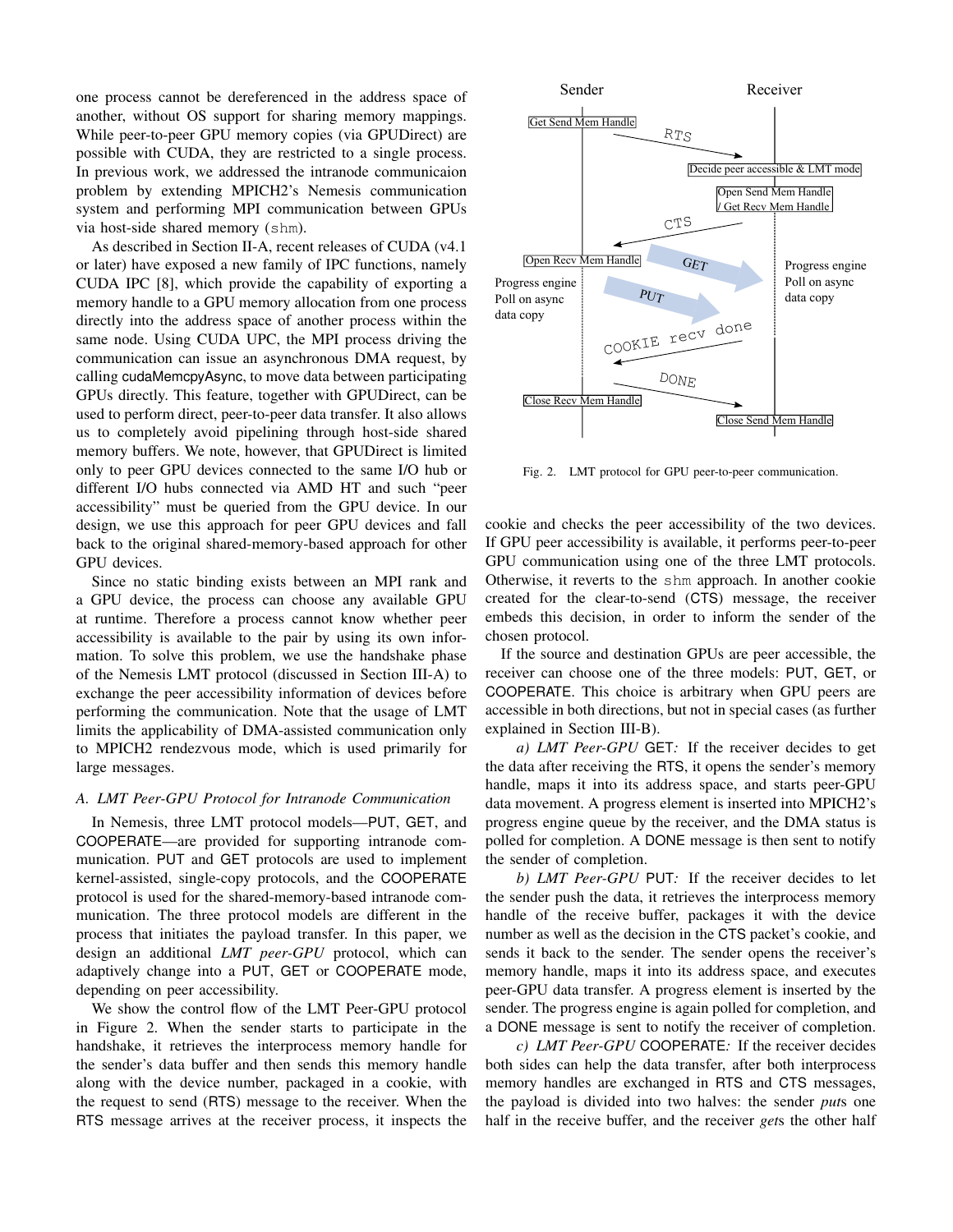from the sender's buffer. Progress elements are created on both sides. When receiver is done, a COOKIE message is sent to the sender to notify the partial completion of the data transfer; the sender then sends a DONE message to denote full completion.

The receiver's decision may seem arbitrary in the mutually accessible case; however, protocol selection decides which GPU, and hence the DMA engine, will be used for data movement—that is, the driving process will use the DMA engine on its GPU. Furthermore, DMA requests issued to the same engine will be serialized. Thus, the choice of protocol can be critical in managing DMA contention, depending on the communication pattern.

# *B. Intranode MPI Communication between Host and Device*

In addition to GPU-to-GPU communication, we address intranode MPI communication between the host memory and the device memory. Currently, only GPU device memory can be exported to another process in CUDA IPC. Main memory buffers cannot be exported without the support of operating system kernel modules. Hence, the process with communication buffers in main memory (the *host-side process*) must be the one to initiate the payload transfer. Upon receiving the interprocess memory handle to the device memory buffer exported in the other process, the host-side process opens it, maps the memory to its address space, and then initiates the data transfer to or from the device.

The host-side process needs a valid GPU context to request the GPU DMA engine for data communication between the host and the device. However, this may not always be possible. Depending on the availability of an active GPU context, two situations might arise for host-device MPI communication, as described below.

*a) Attach:* If no active GPU context is available, the host-side process can *attach* to any available GPU device, by creating a new context on that GPU. A good choice here is to attach to the same device that contains the communicating device buffer. The context is then cached and can be reused for future data transfers.

*b) Relay:* If an active GPU context is already available, the DMA engine of the corresponding GPU can act as a *relay* to perform the data transfers with the device-side process. Although we can temporarily change the active GPU context to use another GPU device—possibly the one with the communicating device buffer—and change it back after the communication is done, this approach is not feasible. Since the active device context is a global setting in CUDA, changing it will redirect all GPU commands issued simultaneously to this communication onto the temporary active device, potentially polluting the user's program.

## *C. Efficient Management of Memory Handles*

In all the LMT peer-GPU communication protocols, we first get the interprocess memory handle of a memory region in one process, then open it and map it into the address space of the other process. While getting the memory handle (cudalpcGet-MemHandle) is a lightweight operation [11], we find that

opening the handle (cudaIpcOpenMemHandle) is expensive, probably because of interactions involving the importing and exporting of device buffer addresses in the driver run on the host side.

In a preliminary design, we open a memory handle after the RTS/CTS message exchange at the beginning of the communication and close it after the data transfer is done. Repeated opening and closing of the interprocess memory handle cause significant performance overhead.

Observing that many GPU programs have a relatively fixed memory creation pattern—for example, creating a large memory region before computation, reusing it for computation and data communication, and releasing it only after a period long enough—we choose to cache memory handles. Therefore, when a communication is done, we leave the memory handle open. During the next communication operation, when a memory handle arrives in an RTS/CTS packet's cookie, we check first to see whether the memory handle has been cached locally. If this is the case, our memory handle caching eliminates the reopening/closing of memory handles. We observe that the latency is more than halved after applying this optimization.

This design leads to a problem in closing a memory handle, however. In particular, the MPI runtime does not know when an open memory handle should be closed and closing a memory handle should happen before the memory region is freed [11]. To solve this problem, we add a two-phase GPU memory free mechanism, by providing two functions (gpuMemFree and gpuMemFree commit). When a GPU memory free is called on a memory region, it is only recorded, with its memory handles marked in case it is ever exported, but not released immediately. When a GPU memory free commit is called, the marked memory handles are exchanged with other processes on that node. If found, a process closes the memory handle. After all processes finish closing memory handles, GPU memory regions are released.

# IV. EVALUATION

Our evaluation was conducted on two systems that are representative of current multi-GPU heterogeneous clusters. These systems differ significantly in cross-socket interconnect, NUMA configuration, and GPU connection topology, as summarized in Table I. The Keeneland [10] cluster is powered with NVIDIA Tesla M2070 GPUs. Each compute node is contains two Intel Xeon X5660 hex-core CPUs, 24 GB memory, and 3 GPU devices connected through 2 I/O hubs; nodes are connected via single-rail, QDR InfiniBand. The Magellan cluster is powered with NVIDIA Tesla M2070 GPUs. Nodes are configured with four AMD Opteron 6128 quad-core CPUs, 64 GB memory, and 2 GPU devices connected to 2 I/O hubs; the system interconnect is QDR InfiniBand. Both systems run the CentOS Linux operating system and utilize CUDA v4.1.

Communication performance measurements were gathered using the latency and bandwidth benchmarks from the OSU benchmark suite [14]. In addition, the impact of this work on application-level performance was measured using the Stencil2D kernel from the SHOC benchmark suite [9].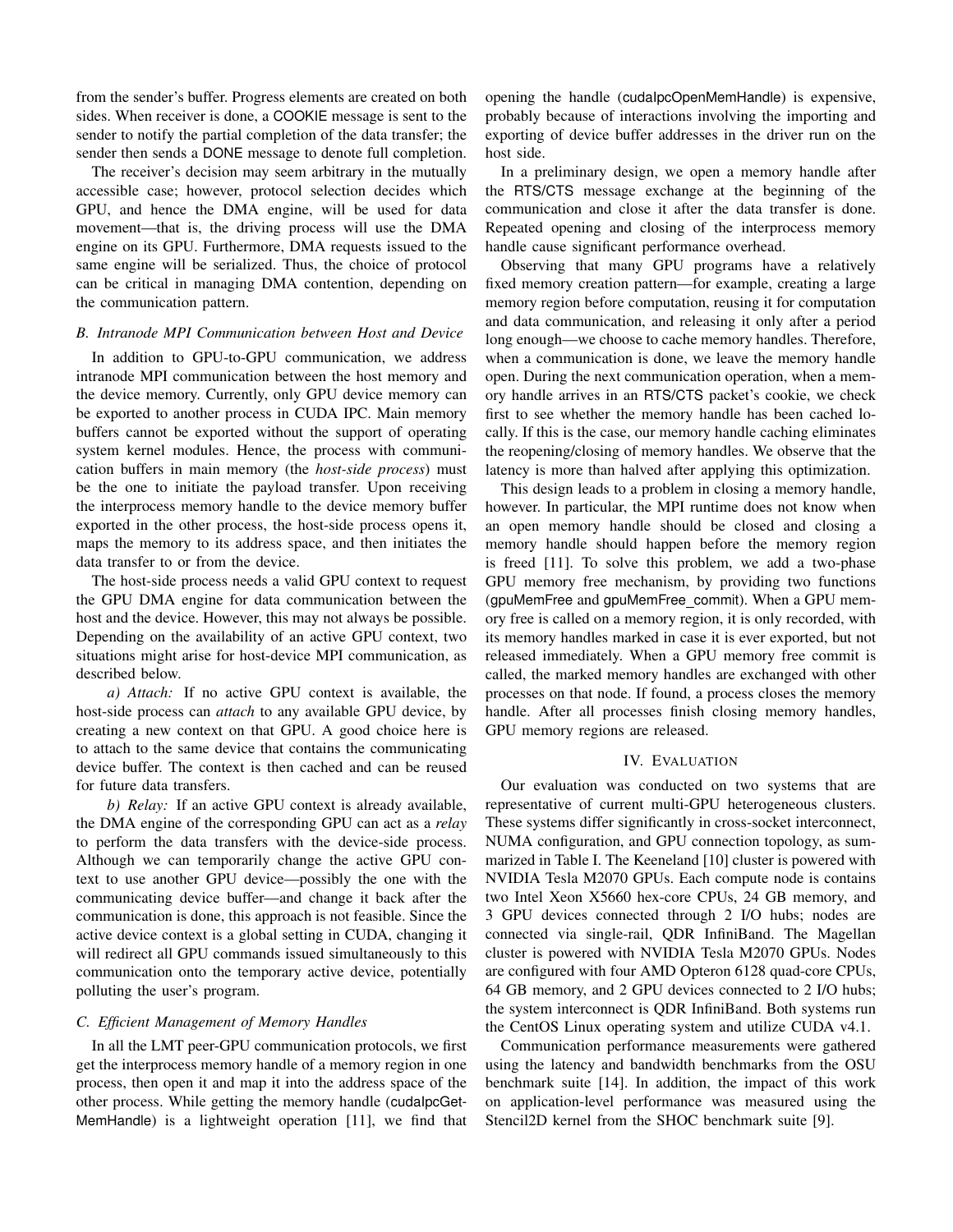TABLE I KEENELAND AND MAGELLAN SYSTEM ARCHITECTURES, INCLUDING GPU TOPOLOGIES.

| Cluster   | <b>NUMA</b><br>nodes . | Interconnect        | <b>GPUs</b> | GPU<br>Topology              | Peer<br>Access  | Distance Between Peers  |
|-----------|------------------------|---------------------|-------------|------------------------------|-----------------|-------------------------|
| Keeneland |                        | <b>OPI</b><br>Intel |             | GPU 0: Node 0: GPU 1.2: Node | Only GPU<br>and | $\angle$ PCIe hops      |
| Magellan  |                        | AMD HT              |             | GPU 0: Node 0: GPU 1: Node 3 | Yes             | 2 PCIe hops $+1$ HT hop |

# *A. DMA-Assisted, Intranode GPU-GPU Communication*

We first evaluate the performance of our GPU DMAassisted peer-to-peer intranode communication. In this test, we compare its performance with that of our previous design (shm), the shared-memory-based data transfer approach. The latency and bandwidth test both involve two processes, using both source and destination buffers in GPU memory. On Keeneland, we use GPUs 1 and 2, connected on the same I/O hub (*near* case). On Magellan, GPUs 0 and 1 are connected to two different I/O hubs (*far* case). All our experiments in this section evaluate large message transfers (larger than 64 KB) in our current setting. We also always pin the CPU controlling process to the socket closest to the controlled GPU. Figures 3 and 4 compare the performance of these two cases.

From this data, we see that the DMA-assisted communication provides lower latency and higher bandwidth than does shm when GPUs are connected to the same I/O hub, primarily because DMA-assisted LMT avoids data staging through hostside shared-memory buffers and reduces the contention on the shared I/O hub. When two GPUs are attached to different I/O hubs, however, as in the *far* case shown in Figure 4, we find the opposite result. The reason is that two GPUs are now connected by a longer data path consisting of three subchannels: a PCIe bus, an HT interconnect link, and another PCIe bus. Although DMA-assisted data movement avoids data staging in host-side shared memory, GPU DMA-driven transactions travel serially over the data path; at any time, only one transaction is going over the three subchannels. In contrast, the shm protocol uses both the sender and the receiver to write and read data into staging buffers, respectively, which partitions the data path into two relays and drives both PCIe links concurrently.

By comparing different LMT modes, we see that COOP-ERATE mode is never the best. This is a surprising result because, for the cooperative mode, we split the data into two halves, and both GPU DMA engines drive half of the data transfer concurrently. However, results indicate that, in practice, this method is consistently slower than one of the one-sided modes. This slower performance may be caused by the interference between two GPU devices; when a peer direct access happens, the DMA engine will talk to a remote agent on the GPU device for data location translation and memory module commands issuing. Therefore, when two DMA engines are working simultaneously, this can lead to contention in accessing these hardware resources.

We evaluate GPU-GPU communication performance when two processes are sharing one GPU device, a common case in practice because clusters typically have more CPU cores



Fig. 3. Intranode GPU-GPU communication latency and bandwidth comparisons for the *near* case on Keenland. DMA-assisted communication using each LMT mode is compared with the baseline shm protocol.

than GPU devices. Results are presented in Figure 5 for the Keeneland systeml similar results were observed on Magellan. From these results, we see that DMA-assisted data transfer is able to leverage fast data movement within the GPU device, resulting in an order of magnitude improvement in bandwidth and latency over shm.

## *B. DMA-Assisted, Intranode GPU-Host Communication*

The DMA-assisted communication protocol can also be used for intranode communication where one buffer is located in host memory and the other is in GPU memory. Figure 6 shows results for this case on Keeneland, where two processes are both pinned to NUMA node 1, where GPUs 1 and 2 are connected. We evaluate two cases, which are distinguished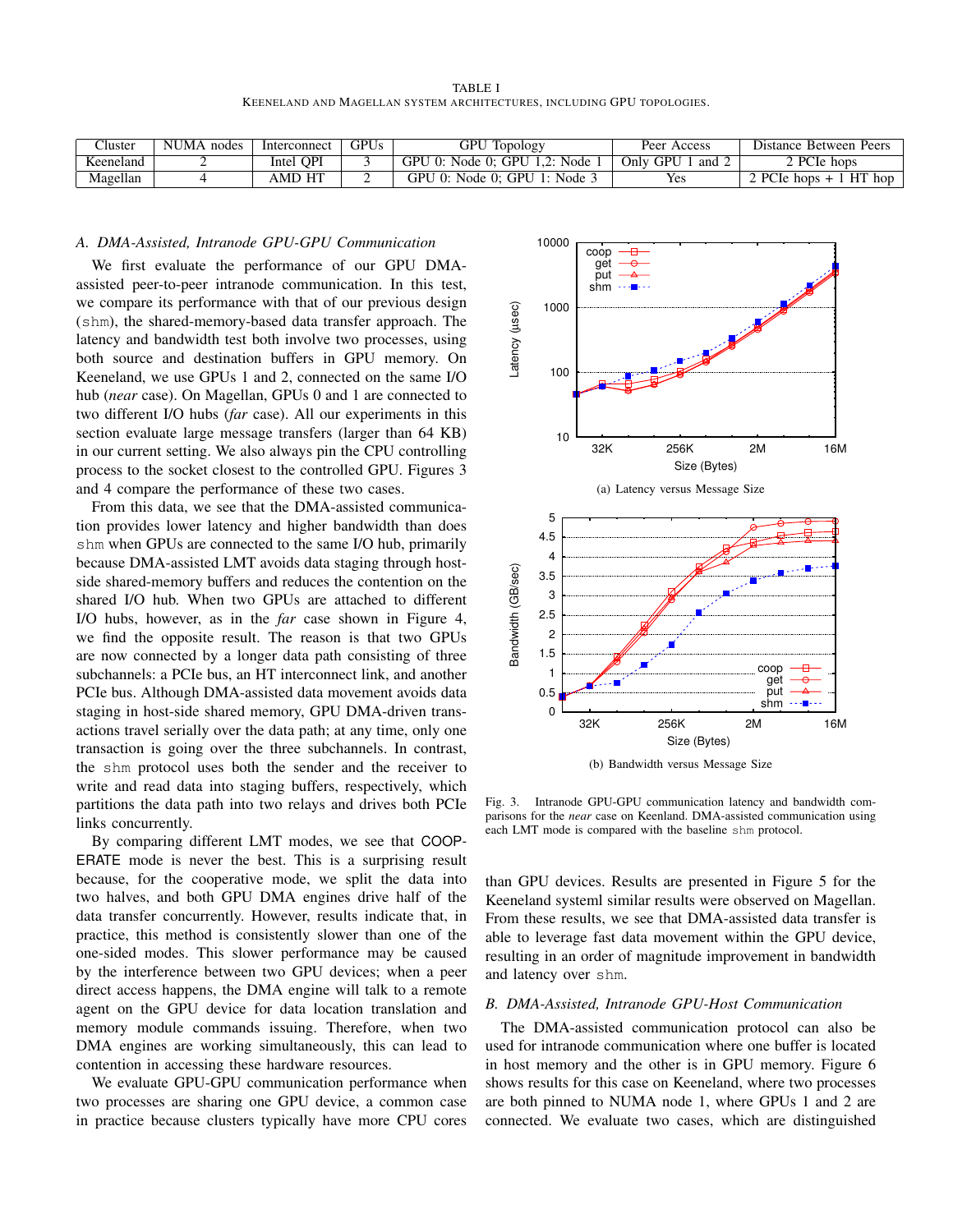



(b) Bandwidth versus Message Size

Fig. 4. Intranode GPU-GPU communication latency and bandwidth comparisons for the *far* case on Magellan. DMA-assisted communication using each LMT mode is compared with the baseline shm protocol.

Fig. 5. Intranode GPU-GPU communication latency and bandwidth comparisons for the *sharing* case on Keenland. DMA-assisted communication using each LMT mode is compared with the baseline shm protocol.

by whether the process using the host buffer is using other devices connected to the same I/O hub. Using this setup, we show results for *attached* and *relayed* transfers, as explained in Section III-B.

Our results indicate that DMA-assisted LMT does not perform as well as shm on Keenland, and we observed similar results on Magellan for GPU-Host communication where processes are pinned to further NUMA nodes. When comparing attached transfer performance with shm, we observe that although both data paths go from the GPU device to the host CPU, in shm, data can be copied to the shared memory buffer without considering peer accessibility. In contrast, the attached case must start a new context there to access the exported memory. As a result, the overhead of establishing peer accessibility overcomes the benefit of eliminating main memory copies—especially when the overhead of creating a new context is large. Though this overhead is amortized by later reuse, it significantly impacts performance. We expect that with the improvement of GPUs and the GPU driver, this overhead will decrease on future devices.

The relayed case emulates the scenario where the CPU

process is using another GPU device for some computation while it performs Host-GPU communication. In this situation, the CPU process must use the DMA engine on the currently active device. This case shows that using a remote DMA engine to relay the data between a host buffer and device memory results in poor performance. Thus, in both Host-GPU transfer cases, we should fall back to shm to provide the best performance.

## *C. Application Evaluation: Stencil2D*

The Stencil2D kernel from SHOC benchmark suite [9] measures the performance of a nine-point, two-dimensional stencil computation. It performs an iterative stencil computation on the GPU and requires a data exchange every haloWidth iterations. In this type of computation, processes are arranged in an N-dimensional Cartesian grid, and each process is assigned a corresponding section of an N-dimensional array. Periodically, a process must obtain the values that its neighbors have calculated for the array elements that border its patch, or its *halo*. Thus, this communication idiom, which is common across a broad range of iterative solvers, is referred to as a halo exchange.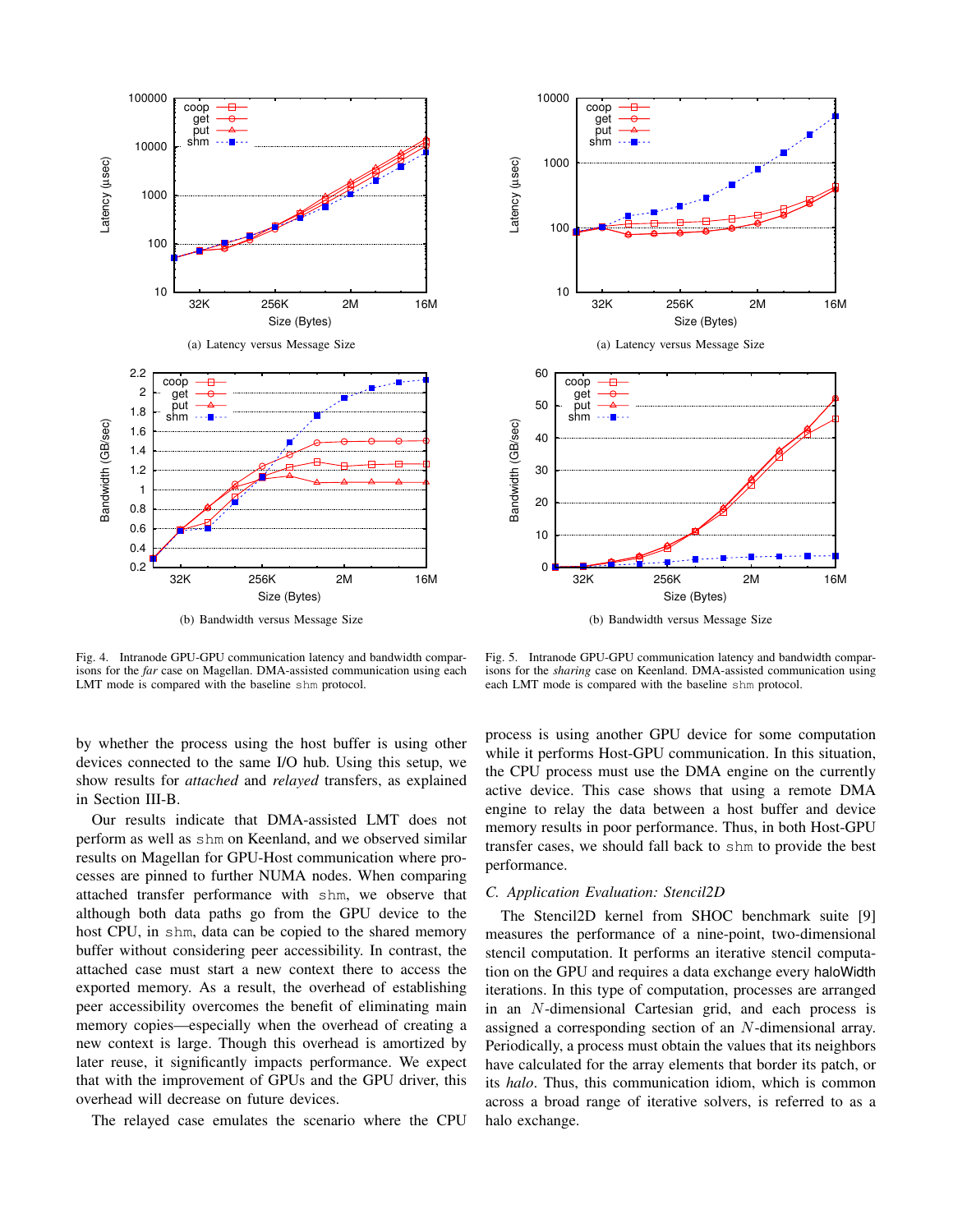

(b) Bandwidth versus Message Size

5% 10% 15% 20% 25% Topold  $-20164$ 12000 XIV Hoep-HOGATIT I ARANS **BILGID**  $\frac{1}{8}$ **BIRTHRIDGE** Improvement of mean time Problem configuration (matrix dimension size x halo width) 2 proc 4 proc **EXISIS** 6 proc (a) Singe precision -2% 0% 2% 4% 6% 8% 10% 12% 14% 1-3033  $\frac{1}{20}$ **2000 RTMS** Web Mar AOGATIT **ADABLICS BISHO**  $\bar{e}_{\delta_{\mathcal{B}_{\mathcal{A}_{\mathcal{N}}}}}$ **BIONE** Improvement of mean time Problem configuration (matrix dimension size x halo width) 2 proc 4 proc EX23X 6 proc **SERIER** 

(b) Double precision

Fig. 6. Intranode Host-GPU communication latency and bandwidth comparisons on Keenland. DMA-assisted communication using *relayed* and *attached* transports is compared with the baseline shm protocol. When relayed transport is used, two GPUs connected to the same chipset are used.

Figure 7 shows the relative performance improvement of DMA-assisted communication over the original shared memory (shm) approach. Results were gathered on the Keenland system for both single- and double-precision versions of the calculation. Overall, DMA-assisted communication provided an average speedup of 4.7% for single precision and 2.3% for double precision. Since double-precision performance is much lower than single-precision performance on GPUs, communication accounts for a smaller portion of the total runtime, resulting in a smaller overall benefit for double-precision.

In this workload MPI ranks are assigned to GPU devices in a round-robin manner. This explains the high improvement factor seen in the case of four processes. In this case, ranks 0 and 3 are assigned to the GPU 0, and ranks 1 and 2 are assigned to GPU 1. The halo exchange happens first vertically and then horizontally; in each step, DMA-assisted peer communication occurs between one pair of processes, and the original shm protocol is used between the other pair. As a result, communication overlaps in a mutually beneficial

Fig. 7. Stencil2D performance improvement on Keeneland for 2, 4, and 6 processes. Improvement of DMA-assisted peer-to-peer communication over shared-memory buffer-based communication is shown.

however, additional MPI ranks sharing a GPU leads to a higher level of contention and results in a lower degree of performance improvement. The case of two processes results in a surprising decrease in performance. This may be due to PCIe bus contention, since both parties are trying to send and receive equal size messages; we plan to continue study this case.

When we analyze performance improvement relative to problem size for 2,048, 4,096, and 8,192 groups of matrix sizes (the matrix dimensions within each group are changed as needed to vary halo width), average speedups are 8.5%, 3.9%, and 1.6% for single precision and 4.3%, 2.2%, and 0.3% for double precision, respectively. We observe that the amount of computation increases quadratically with problem size, thus effectively reducing the fraction of time spent on communication and, as a result, the potential for performance improvement.

We increase the halo widths within each matrix dimension group in order to explore the change in performance as the total communication volume is the same but communication occurs less frequently. This reduces the total communication